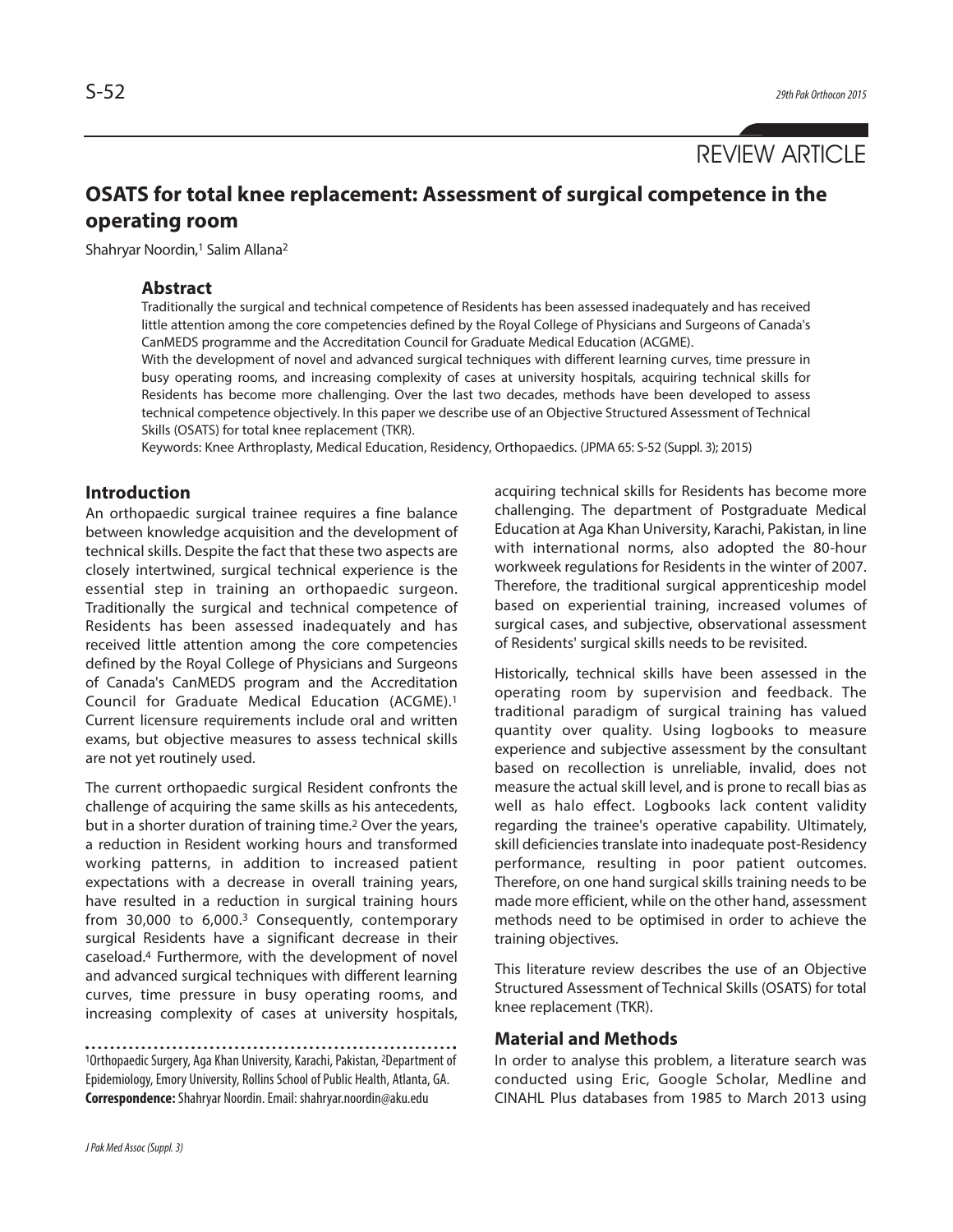search terms 'OSATS', 'surgical competence', 'total knee replacement' and 'total knee arthroplasty'. In addition to databases, controlled vocabulary, synonyms and truncation were used to identify appropriate references. Boolean operators were used to combine search terms and references. All manuscripts that incorporated an educational perspective regarding medical education and knee replacement were included.

#### **Results and Discussion**

The main crux of surgical Residency programmes is to provide training for technical and psychomotor skills to future surgeons. By convention, consultants supervise Residents performing surgery and based on subjective, distant recall of unstructured observation; determine when their trainees have achieved surgical expertise. These assessments have been shown to have poor testretest and inter-observer reliability. <sup>4</sup> Therefore, based on contemporary concepts of surgical education, valid, reliable assessment tools are required to ensure the competency of future orthopaedic surgeons. Furthermore, these validated objective measures should also be used routinely to gauge Residents' performance as well as for their promotion.

Resident logbooks used currently are often dependent on accurate completion by the trainee and do not allow for real-time feedback and evaluation. These logbooks therefore lack content validity and do not adequately reflect the Residents' technical skills. Therefore, an objective assessment linked to the logged procedure that assesses the Resident's performance would enhance the value of the procedure log in defining the Residents' technical skills. 1

An ideal assessment instrument should provide constructive feedback on performance as well as benchmark standards for credentialing. Over the last two decades, methods have been developed to assess technical competence objectively. Characteristics of an ideal assessment tool are that it should be valid, reliable, feasible, inexpensive, acceptable, easy to implement and ethically appropriate. General surgery programmes have gauged performance by analysis of dexterity, 'blinded' video ratings using structured rating scales and virtual reality surgical simulation. <sup>2</sup> However, there are few validated methods in orthopaedic surgery including global rating scale and video feedback. A study in 19975 reported using OSATS for the assessment of surgical Residents in a clinical skills laboratory setting where they were shown to have construct validity and inter-rater reliability. Traditionally, OSATS consisted of three components, including a procedure-specific checklist, a Appendix-1: OSATS Primary Knee Arthroplasty competency assessment form

| <b>Pathologies</b>                                               | <b>Frequency</b>      | Percentage from | <b>Total Sample</b> |   |       | <b>Percentage from Positive</b><br><b>Pathological Findings</b> |  |  |
|------------------------------------------------------------------|-----------------------|-----------------|---------------------|---|-------|-----------------------------------------------------------------|--|--|
| Trainee:                                                         |                       | PGY Level 4 5 6 |                     |   |       | Date:                                                           |  |  |
| Diagnosis:                                                       |                       | Hospital:       |                     |   |       |                                                                 |  |  |
| Difficulty of surgical case:                                     | $Low \nightharpoonup$ | Average $\Box$  | High $\Box$         |   |       |                                                                 |  |  |
| Number of previous OSATS observed by assessor with any resident: |                       |                 |                     |   |       |                                                                 |  |  |
| $^{0}$                                                           | 7                     |                 |                     | 4 | $5-9$ | >9                                                              |  |  |
|                                                                  |                       |                 |                     |   |       | ⊓                                                               |  |  |
| Number of times procedure performed by resident:                 | times                 |                 |                     |   |       |                                                                 |  |  |

Please use this scale is to assess the trainee's aptitude to perform this procedure safely and independently. Using the scale below, please assess each item, irrespective of the resident's level of training with respect to this specific case.

0 - Not performed at all

1 - Requires maximal hands on quidance. ("I had to do almost the whole case.")

2 - Limited ability to perform any task. ("I had to do major chunks.")

3 - Able to perform tasks but requires constant direction. ("I had to talk them through.")

4 - Demonstrates some independence, but requires intermittent direction. ("I had to prompt them from time to time.")

5- Independent but unaware of risks and still requires supervision for safe practice. ("I needed to be in the room just in case.")

6 - Complete independence, understands risks and performs safely, practice ready. ("I did not need to be there.")

UC- Unable to comment

NA - Not applicable to this case

|                                                                                                           | $\Omega$ | 1 | $\mathfrak{I}$ | 3 | $4\overline{5}$ | 6 UC NA |  |
|-----------------------------------------------------------------------------------------------------------|----------|---|----------------|---|-----------------|---------|--|
| Preoperative patient assessment including<br>procedure indications                                        |          |   |                |   |                 |         |  |
| Patient preparation and positioning                                                                       |          |   |                |   |                 |         |  |
| Arthrotomy                                                                                                |          |   |                |   |                 |         |  |
| Identifies need for selective soft tissue release                                                         |          |   |                |   |                 |         |  |
| Assessment of femoral alignment, degrees of valgus cut                                                    |          |   |                |   |                 |         |  |
| Identifies and releases ACL only (CR), ACL/PCL sacrificing knee (PS)                                      |          |   |                |   |                 |         |  |
| Assessment of femoral size with external rotation                                                         |          |   |                |   |                 |         |  |
| Distal femoral cuts including chamfer, box / notch cuts                                                   |          |   |                |   |                 |         |  |
| Appropriately assess tibia anatomical / mechanical axis                                                   |          |   |                |   |                 |         |  |
| Checks flexion / extension gaps                                                                           |          |   |                |   |                 |         |  |
| Appropriately resects patella                                                                             |          |   |                |   |                 |         |  |
| <b>Trial reduction</b>                                                                                    |          |   |                |   |                 |         |  |
| Adequately implants final components                                                                      |          |   |                |   |                 |         |  |
| Proper cementing techniques followed (depending on implant type)                                          |          |   |                |   |                 |         |  |
| Closes incision in layers                                                                                 |          |   |                |   |                 |         |  |
| <b>Technical performance</b><br>Efficiently performs steps, avoiding pitfalls and respecting soft tissues |          |   |                |   |                 |         |  |
| <b>3D Visuospatial scales</b>                                                                             |          |   |                |   |                 |         |  |

Appropriately positions assistants and instruments